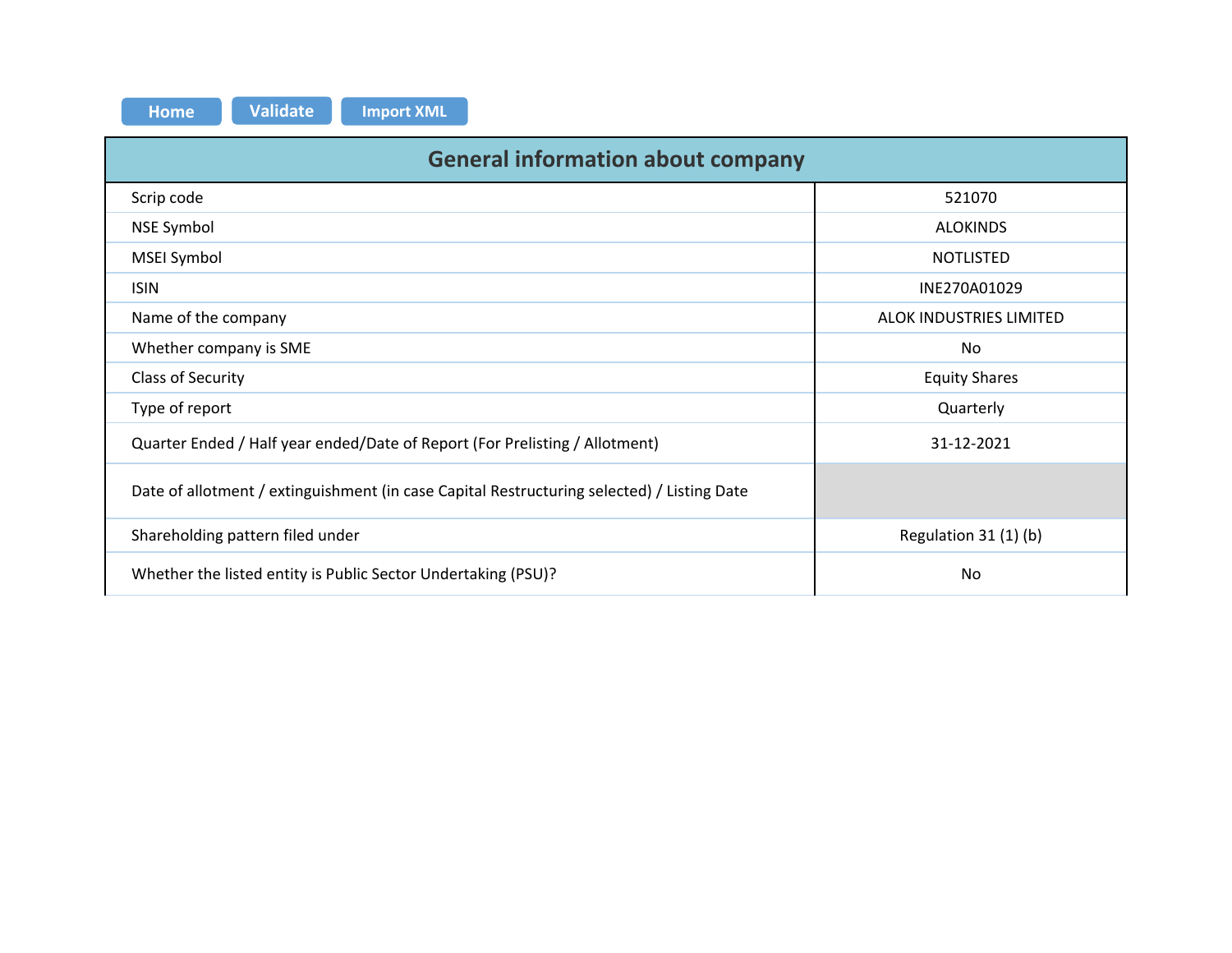**HomeValidate**

| Sr.<br>No. | <b>Particular</b>                                                                      | Yes/No | <b>Promoter and</b><br><b>Promoter Group</b> | <b>Public shareholder</b> | Non Promoter-Non<br><b>Public</b> |
|------------|----------------------------------------------------------------------------------------|--------|----------------------------------------------|---------------------------|-----------------------------------|
|            | Whether the Listed Entity has issued any partly paid up shares?                        | No     | <b>No</b>                                    | <b>No</b>                 | <b>No</b>                         |
|            | Whether the Listed Entity has issued any Convertible Securities ?                      | Yes    | Yes                                          | No                        | No                                |
|            | Whether the Listed Entity has issued any Warrants?                                     | No     | <b>No</b>                                    | <b>No</b>                 | <b>No</b>                         |
|            | Whether the Listed Entity has any shares against which depository receipts are issued? | No     | <b>No</b>                                    | <b>No</b>                 | <b>No</b>                         |
|            | Whether the Listed Entity has any shares in locked-in?                                 | No     | <b>No</b>                                    | <b>No</b>                 | <b>No</b>                         |
|            | Whether any shares held by promoters are pledge or otherwise encumbered?               | No     | <b>No</b>                                    |                           |                                   |
|            | Whether company has equity shares with differential voting rights?                     | No     | <b>No</b>                                    | <b>No</b>                 | No.                               |
|            | Whether the listed entity has any significant beneficial owner?                        | No     |                                              |                           |                                   |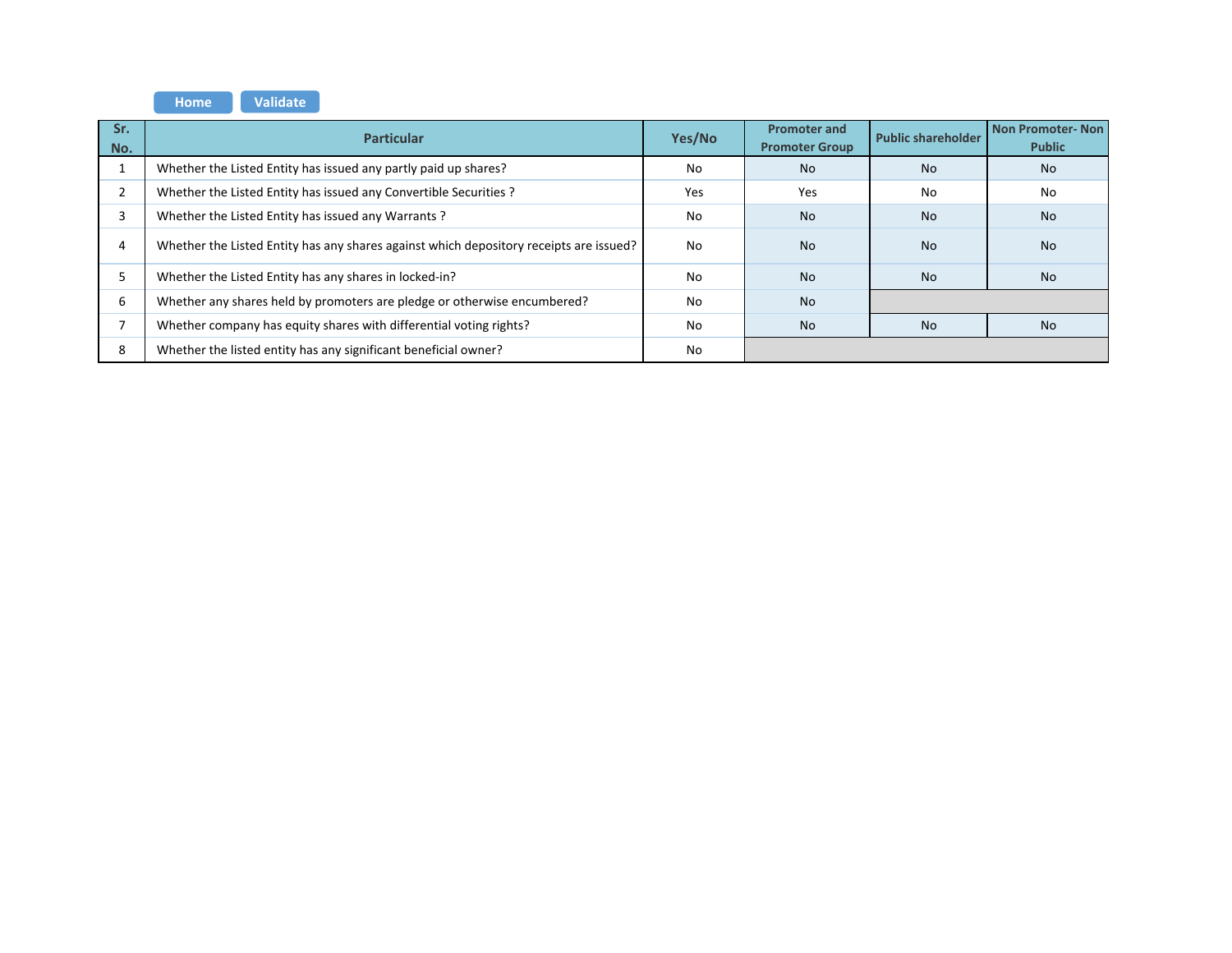|         | Home                                                                                                             |                       |                                                    |                                 |                                              |                                                     |                                                                                               |                           |                                                             |               |                              |                                              |                                            |                                                   |                                                                                                                                                                       |                            |                                       |                                                     |                                |                                                |
|---------|------------------------------------------------------------------------------------------------------------------|-----------------------|----------------------------------------------------|---------------------------------|----------------------------------------------|-----------------------------------------------------|-----------------------------------------------------------------------------------------------|---------------------------|-------------------------------------------------------------|---------------|------------------------------|----------------------------------------------|--------------------------------------------|---------------------------------------------------|-----------------------------------------------------------------------------------------------------------------------------------------------------------------------|----------------------------|---------------------------------------|-----------------------------------------------------|--------------------------------|------------------------------------------------|
|         | Table I - Summary Statement holding of specified securities                                                      |                       |                                                    |                                 |                                              |                                                     |                                                                                               |                           |                                                             |               |                              |                                              |                                            |                                                   |                                                                                                                                                                       |                            |                                       |                                                     |                                |                                                |
|         | Note: Data will be automatically populated from shareholding pattern sheet - Data Entry Restricted in this sheet |                       |                                                    |                                 |                                              |                                                     |                                                                                               |                           |                                                             |               |                              |                                              |                                            |                                                   |                                                                                                                                                                       |                            |                                       |                                                     |                                |                                                |
|         |                                                                                                                  |                       |                                                    |                                 |                                              |                                                     | Shareholding as a                                                                             |                           | Number of Voting Rightsheld in each class of securities(IX) |               |                              |                                              |                                            |                                                   | Shareholding, as a %                                                                                                                                                  | Number of Locked in shares |                                       | Number of Shares pledged or<br>otherwise encumbered |                                |                                                |
|         |                                                                                                                  | Nos. Of               | No. of fully paid up equity<br>shares held<br>(IV) | No. Of Partly paid-             | No. Of shares                                |                                                     | % of total no, of<br>shares (calculated<br>as per SCRR, 1957)<br>(VIII)<br>As a % of (A+B+C2) | No of Voting (XIV) Rights |                                                             |               |                              | No. Of Shares Underlying                     | No. of Shares                              | No. Of Shares Underlying assuming full conversion |                                                                                                                                                                       | (XII)                      |                                       |                                                     | (XIII)<br>Number of equity     |                                                |
| Categor | Category of shareholder<br>(11)                                                                                  | shareholders<br>(III) |                                                    | up equity shares<br>held<br>(V) | underlying<br>Depository<br>Receipts<br>(VI) | Total nos. shares<br>held<br>$(VII) = (IV)+(V)+(V)$ |                                                                                               | Class<br>eg:              | Class<br>eg:y                                               | Total         | Total as a % of<br>$(A+B+C)$ | Outstanding convertible<br>securities<br>(X) | Underlying<br>Outstanding<br>Warrants (Xi) | Warrants<br>$(Xi)$ $(a)$                          | Outstanding convertible of convertible securities (<br>securities and No. Of as a percentage of diluted<br>share capital)<br>$[X1] = [V11]+[X]$<br>As a % of (A+B+C2) | No.<br>(a)                 | As a % of total<br>Shares held<br>(b) | No.<br>(a)                                          | As a % of total<br>Shares held | shares held in<br>dematerialized form<br>(XIV) |
|         | (A) Promoter & Promoter Group                                                                                    |                       | 3723845177                                         |                                 |                                              | 372384517                                           | 75.00                                                                                         | 3,72,38,45,177.00         |                                                             | 3723845177.00 | 75.00                        |                                              |                                            |                                                   | 75.00                                                                                                                                                                 |                            |                                       |                                                     |                                | 3723845177                                     |
|         | (B) Public                                                                                                       | 479653                | 1241395224                                         |                                 |                                              | 1241395224                                          | 25.00                                                                                         | 1241395224.00             |                                                             | 1241395224.00 | 25.00                        |                                              |                                            |                                                   | 25.00                                                                                                                                                                 |                            |                                       |                                                     |                                | 1239193819                                     |
|         | (C) Non Promoter- Non Public                                                                                     |                       |                                                    |                                 |                                              |                                                     |                                                                                               |                           |                                                             |               |                              |                                              |                                            |                                                   |                                                                                                                                                                       |                            |                                       |                                                     |                                |                                                |
| (C1)    | <b>Shares underlying DRs</b>                                                                                     |                       |                                                    |                                 |                                              |                                                     |                                                                                               |                           |                                                             |               |                              |                                              |                                            |                                                   |                                                                                                                                                                       |                            |                                       |                                                     |                                |                                                |
| (C2)    | Shares held by Employee Trusts                                                                                   |                       |                                                    |                                 |                                              |                                                     |                                                                                               |                           |                                                             |               |                              |                                              |                                            |                                                   |                                                                                                                                                                       |                            |                                       |                                                     |                                |                                                |
|         | Total                                                                                                            | 479655                | 4965240401                                         |                                 |                                              | 4965240401                                          | 100                                                                                           | 4965240401.00             |                                                             | 4965240401.00 | 100,00                       |                                              |                                            |                                                   | 100                                                                                                                                                                   |                            |                                       |                                                     |                                | 4963038996                                     |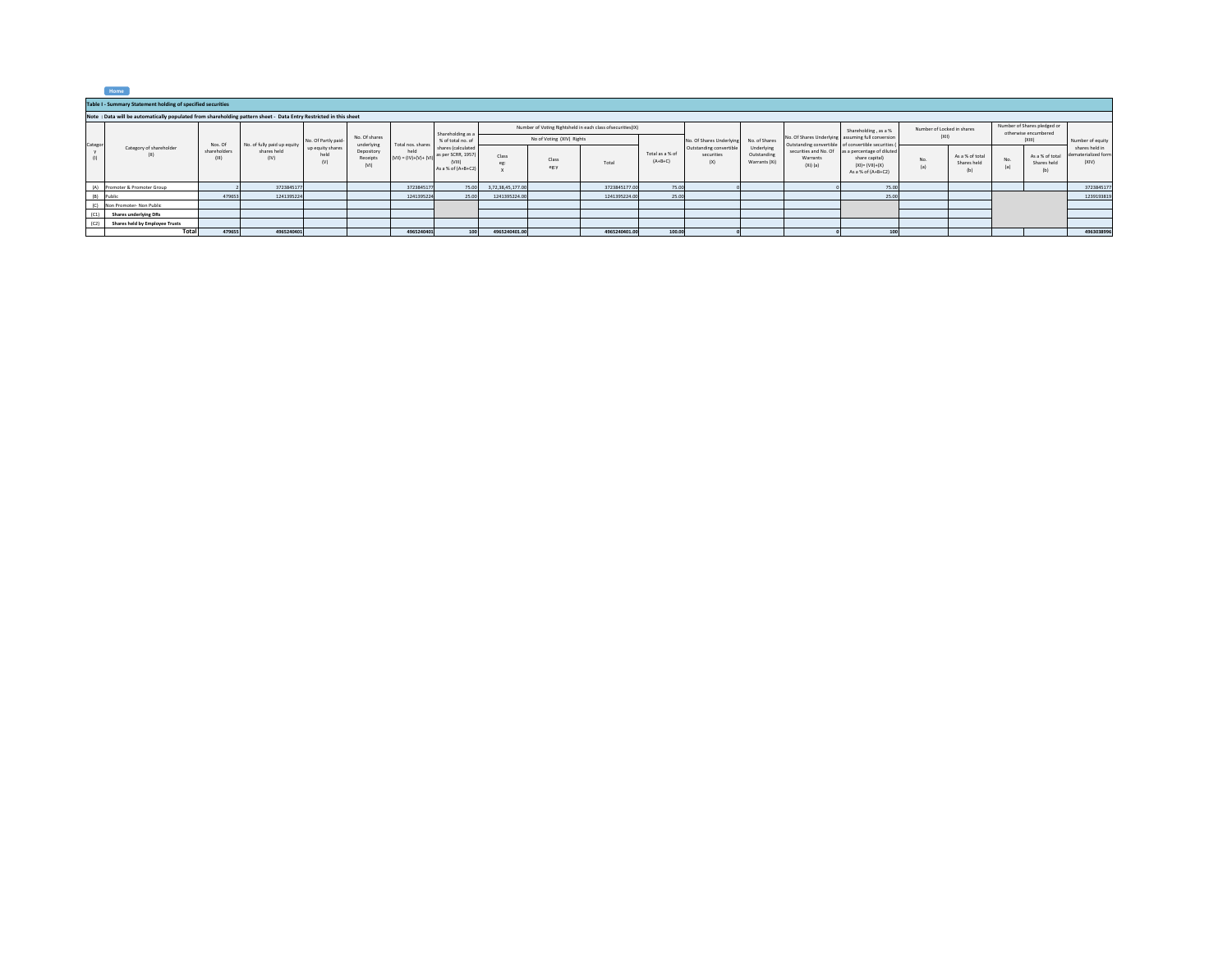|                                   | Validate                                                                                                                                                                                                                                                                                    |              |                      |                     |                     |                                             |                     |                           |                                                              |            |          |               |               |                     |                                              |                            |                |                                       |                 |                     |
|-----------------------------------|---------------------------------------------------------------------------------------------------------------------------------------------------------------------------------------------------------------------------------------------------------------------------------------------|--------------|----------------------|---------------------|---------------------|---------------------------------------------|---------------------|---------------------------|--------------------------------------------------------------|------------|----------|---------------|---------------|---------------------|----------------------------------------------|----------------------------|----------------|---------------------------------------|-----------------|---------------------|
|                                   |                                                                                                                                                                                                                                                                                             |              |                      |                     |                     |                                             |                     |                           | Number of Voting Rights held in each class of securities(IX) |            |          |               |               |                     |                                              | Number of Locked in shares |                | Number of Shares pledged or otherwise |                 |                     |
|                                   |                                                                                                                                                                                                                                                                                             |              |                      |                     |                     |                                             |                     |                           | No of Voting (XIV) Rights                                    |            |          |               |               |                     |                                              | (XII)                      |                | encumbered                            |                 |                     |
|                                   |                                                                                                                                                                                                                                                                                             |              |                      |                     |                     |                                             | Shareholding as a % |                           |                                                              |            |          | No. Of Shares |               | No. Of Shares       | Shareholding, as a %<br>uming full conversio |                            |                | (XIII)                                |                 |                     |
|                                   | Category & Name                                                                                                                                                                                                                                                                             | Nos. Of      | No. of fully paid up | No. Of Partly paid- | No. Of shares       | Total nos. shares                           | of total no, of     |                           |                                                              |            | Total as | Underlying    | No. of Shares | Underlying          | of convertible securitie                     |                            |                |                                       |                 | Number of equity    |
| Sr.                               | of the                                                                                                                                                                                                                                                                                      | shareholders | equity shares held   | up equity shares    | underlying          | held                                        | shares (calculated  |                           |                                                              |            | a % of   | Outstanding   | Underlying    | Outstanding         | (as a percentage of                          |                            |                |                                       |                 | shares held in      |
|                                   | Shareholders                                                                                                                                                                                                                                                                                | (III)        | $(\mathrm{IV})$      | held                | Depository Receipt: | $(VII) = (IV)+(V)+(VI)$                     | as per SCRR, 1957)  | Class                     | Class                                                        |            | Total    | convertible   | Outstanding   | onvertible securiti | diluted share capital)                       | No.                        | As a % of tota | No.                                   | As a % of total | dematerialized forn |
|                                   | (1)                                                                                                                                                                                                                                                                                         |              |                      | (V)                 | (VI)                |                                             | (VIII)              | $\rm eg:$                 | eg:y                                                         | Total      | Voting   | securities    | Warrants (Xi) | and No. Of Warrants | $(XI) = (VII)+(X)$                           | (a)                        | Shares held    | (a)                                   | Shares held     | (XIV)               |
|                                   |                                                                                                                                                                                                                                                                                             |              |                      |                     |                     |                                             | As a % of (A+B+C2)  | $\boldsymbol{\mathsf{x}}$ |                                                              |            | rights   | (X)           |               | $(Xi)$ (a)          | As a % of (A+B+C2)                           |                            | (b)            |                                       | (b)             |                     |
|                                   |                                                                                                                                                                                                                                                                                             |              |                      |                     |                     |                                             |                     |                           |                                                              |            |          |               |               |                     |                                              |                            |                |                                       |                 |                     |
|                                   | A Table II - Statement showing shareholding pattern of the Promoter and Promoter Group                                                                                                                                                                                                      |              |                      |                     |                     |                                             |                     |                           |                                                              |            |          |               |               |                     |                                              |                            |                |                                       |                 |                     |
|                                   |                                                                                                                                                                                                                                                                                             |              |                      |                     |                     |                                             |                     |                           |                                                              |            |          |               |               |                     |                                              |                            |                |                                       |                 |                     |
| (1) Indian                        |                                                                                                                                                                                                                                                                                             |              |                      |                     |                     |                                             |                     |                           |                                                              |            |          |               |               |                     |                                              |                            |                |                                       |                 |                     |
| (a)                               | Individuals/Hindu undivided Family                                                                                                                                                                                                                                                          |              |                      |                     |                     |                                             |                     |                           |                                                              |            |          |               |               |                     |                                              |                            |                |                                       |                 |                     |
| (b)                               | Central Government/ State Government(s)                                                                                                                                                                                                                                                     |              |                      |                     |                     |                                             |                     |                           |                                                              |            |          |               |               |                     |                                              |                            |                |                                       |                 |                     |
| (c)                               | <b>Financial Institutions/Banks</b>                                                                                                                                                                                                                                                         |              |                      |                     |                     |                                             |                     |                           |                                                              |            |          |               |               |                     |                                              |                            |                |                                       |                 |                     |
|                                   | (d) Any Other (specify)                                                                                                                                                                                                                                                                     |              | 3723845177           |                     |                     | 3723845177                                  | 75.00               | 3723845177.00             |                                                              | 3723845177 | 75.00    |               |               |                     | 75.00                                        |                            |                |                                       |                 | 372384517           |
|                                   | Sub-Total (A)(1)                                                                                                                                                                                                                                                                            |              | 3723845177           |                     |                     | 3723845177                                  | 75.00               | 3723845177.00             |                                                              | 3723845177 | 75.00    |               |               |                     | 75.00                                        |                            |                |                                       |                 | 372384517           |
|                                   | (2) <mark>Foreign</mark>                                                                                                                                                                                                                                                                    |              |                      |                     |                     |                                             |                     |                           |                                                              |            |          |               |               |                     |                                              |                            |                |                                       |                 |                     |
| (a)                               | Individuals (NonResident Individuals/ Foreign                                                                                                                                                                                                                                               |              |                      |                     |                     |                                             |                     |                           |                                                              |            |          |               |               |                     |                                              |                            |                |                                       |                 |                     |
|                                   | Individuals)                                                                                                                                                                                                                                                                                |              |                      |                     |                     |                                             |                     |                           |                                                              |            |          |               |               |                     |                                              |                            |                |                                       |                 |                     |
| (b)                               | Government                                                                                                                                                                                                                                                                                  |              |                      |                     |                     |                                             |                     |                           |                                                              |            |          |               |               |                     |                                              |                            |                |                                       |                 |                     |
| (c)                               | Institutions                                                                                                                                                                                                                                                                                |              |                      |                     |                     |                                             |                     |                           |                                                              |            |          |               |               |                     |                                              |                            |                |                                       |                 |                     |
|                                   | (d) Foreign Portfolio Investor                                                                                                                                                                                                                                                              |              |                      |                     |                     |                                             |                     |                           |                                                              |            |          |               |               |                     |                                              |                            |                |                                       |                 |                     |
|                                   | (e) Any Other (specify)                                                                                                                                                                                                                                                                     |              |                      |                     |                     |                                             |                     |                           |                                                              |            |          |               |               |                     |                                              |                            |                |                                       |                 |                     |
|                                   | Sub-Total (A)(2)                                                                                                                                                                                                                                                                            |              |                      |                     |                     |                                             |                     |                           |                                                              |            |          |               |               |                     |                                              |                            |                |                                       |                 |                     |
|                                   |                                                                                                                                                                                                                                                                                             |              |                      |                     |                     |                                             |                     |                           |                                                              |            |          |               |               |                     |                                              |                            |                |                                       |                 |                     |
|                                   | <b>Total Shareholding of Promoter and Promoter Group</b><br>$(A)=(A)(1)+(A)(2)$                                                                                                                                                                                                             |              | 3723845177           |                     |                     | 3723845177                                  | 75.00               | 3723845177.00             |                                                              | 3723845177 | 75.00    |               |               |                     | 75.00                                        |                            |                |                                       |                 | 3723845177          |
|                                   |                                                                                                                                                                                                                                                                                             |              |                      |                     |                     |                                             |                     |                           |                                                              |            |          |               |               |                     |                                              |                            |                |                                       |                 |                     |
|                                   | Details of Shares which remain unclaimed for Promoter & Promoter Group                                                                                                                                                                                                                      |              |                      |                     |                     |                                             |                     |                           |                                                              |            |          |               |               |                     |                                              |                            |                |                                       |                 |                     |
|                                   | Table III - Statement showing shareholding pattern<br>And The Statement showing shareholding pattern<br>And The Statement Motel - Statement Motel - Kindly show details of shareholders having more than one percentage of total no<br>Table III - Sta<br>of the Public<br>(1) Institutions |              |                      |                     |                     |                                             |                     |                           |                                                              |            |          |               |               |                     |                                              |                            |                |                                       |                 |                     |
|                                   |                                                                                                                                                                                                                                                                                             |              |                      |                     |                     |                                             |                     |                           |                                                              |            |          |               |               |                     |                                              |                            |                |                                       |                 |                     |
|                                   |                                                                                                                                                                                                                                                                                             |              |                      |                     |                     |                                             |                     |                           |                                                              |            |          |               |               |                     |                                              |                            |                |                                       |                 |                     |
|                                   | (a) Mutual Funds                                                                                                                                                                                                                                                                            |              | 1067842              |                     |                     | 1067842                                     | 0.02                | 1067842                   |                                                              | 1067842    | 0.02     |               |               |                     | 0.02                                         |                            |                |                                       |                 | 1067842             |
|                                   | (b) Venture Capital Funds                                                                                                                                                                                                                                                                   |              |                      |                     |                     |                                             |                     |                           |                                                              |            |          |               |               |                     |                                              |                            |                |                                       |                 |                     |
| (c)                               | Alternate Investment Funds                                                                                                                                                                                                                                                                  |              |                      |                     |                     |                                             |                     |                           |                                                              |            |          |               |               |                     |                                              |                            |                |                                       |                 |                     |
|                                   | (d) Foreign Venture Capital Investors                                                                                                                                                                                                                                                       |              |                      |                     |                     |                                             |                     |                           |                                                              |            |          |               |               |                     |                                              |                            |                |                                       |                 |                     |
|                                   | (e) Foreign Portfolio Investors                                                                                                                                                                                                                                                             | 53           | 7223647              |                     |                     | 72236473                                    | 1.45                | 7223647                   |                                                              | 72236473   | 1.45     |               |               |                     | 1.45                                         |                            |                |                                       |                 | 7023647             |
| (f)                               | Financial Institutions/Banks                                                                                                                                                                                                                                                                |              | 74001                |                     |                     | 74001                                       | 0.00                | 74001                     |                                                              | 74001      | 0.00     |               |               |                     | 0.00                                         |                            |                |                                       |                 | 7400                |
|                                   | (g) Insurance Companies                                                                                                                                                                                                                                                                     |              | 35529499             |                     |                     | 35529499                                    | 0.72                | 35529499                  |                                                              | 35529499   | 0.72     |               |               |                     | 0.72                                         |                            |                |                                       |                 | 35529499            |
|                                   | (h) Provident Funds/ Pension Funds                                                                                                                                                                                                                                                          |              |                      |                     |                     |                                             |                     |                           |                                                              |            |          |               |               |                     |                                              |                            |                |                                       |                 |                     |
|                                   | (i) Any Other (specify)                                                                                                                                                                                                                                                                     |              |                      |                     |                     |                                             |                     |                           |                                                              |            |          |               |               |                     |                                              |                            |                |                                       |                 |                     |
|                                   | Sub-Total (B)(1)                                                                                                                                                                                                                                                                            | 60           | 10890781             |                     |                     | 108907815                                   | 2.19                | 108907815.00              |                                                              | 108907815  | 2.19     |               |               |                     | 2.19                                         |                            |                |                                       |                 | 10690781            |
|                                   | Central Government/ State Government(s)/ President                                                                                                                                                                                                                                          |              |                      |                     |                     |                                             |                     |                           |                                                              |            |          |               |               |                     |                                              |                            |                |                                       |                 |                     |
| (2)                               | of India                                                                                                                                                                                                                                                                                    |              | 35000                |                     |                     | 35000                                       | 0.00                | 35000                     |                                                              | 35000      |          |               |               |                     | 0.00                                         |                            |                |                                       |                 | 35000               |
|                                   | Sub-Total (B)(2)                                                                                                                                                                                                                                                                            |              | 35000                |                     |                     | 35000                                       | 0.00                | 35000.00                  |                                                              | 35000      | 0.00     |               |               |                     | 0.00                                         |                            |                |                                       |                 | 35000               |
|                                   | (3) Non-institutions                                                                                                                                                                                                                                                                        |              |                      |                     |                     |                                             |                     |                           |                                                              |            |          |               |               |                     |                                              |                            |                |                                       |                 |                     |
|                                   |                                                                                                                                                                                                                                                                                             |              |                      |                     |                     |                                             |                     |                           |                                                              |            |          |               |               |                     |                                              |                            |                |                                       |                 |                     |
|                                   | Individuals -<br>i.Individual shareholders holding nominal share capital                                                                                                                                                                                                                    |              |                      |                     |                     |                                             |                     |                           |                                                              |            |          |               |               |                     |                                              |                            |                |                                       |                 |                     |
| (a(i))                            | up to Rs. 2 lakhs.                                                                                                                                                                                                                                                                          | 468225       | 785378964            |                     |                     | 785378964                                   | 15.82               | 785378964                 |                                                              | 785378964  | 15.82    |               |               |                     | 15.82                                        |                            |                |                                       |                 | 785185059           |
|                                   | Individuals -                                                                                                                                                                                                                                                                               |              |                      |                     |                     |                                             |                     |                           |                                                              |            |          |               |               |                     |                                              |                            |                |                                       |                 |                     |
|                                   | ii. Individual shareholders holding nominal share capital                                                                                                                                                                                                                                   |              |                      |                     |                     |                                             |                     |                           |                                                              |            |          |               |               |                     |                                              |                            |                |                                       |                 |                     |
| (a(ii))                           | in excess of Rs. 2 lakhs.                                                                                                                                                                                                                                                                   | 37           | 209295402            |                     |                     | 209295402                                   | 4.22                | 209295402                 |                                                              | 209295402  | 4.22     |               |               |                     | 4.22                                         |                            |                |                                       |                 | 209295402           |
| $\begin{pmatrix} b \end{pmatrix}$ | NBFCs registered with RBI                                                                                                                                                                                                                                                                   |              | 7610                 |                     |                     | 76100                                       | 0.00                | 76100                     |                                                              | 76100      | 0.00     |               |               |                     | 0.00                                         |                            |                |                                       |                 | 76100               |
|                                   | <b>Employee Trusts</b>                                                                                                                                                                                                                                                                      |              |                      |                     |                     |                                             |                     |                           |                                                              |            |          |               |               |                     |                                              |                            |                |                                       |                 |                     |
|                                   | Overseas Depositories (holding DRs) (balancing figure)                                                                                                                                                                                                                                      |              |                      |                     |                     |                                             |                     |                           |                                                              |            |          |               |               |                     |                                              |                            |                |                                       |                 |                     |
| $\frac{d}{e}$                     |                                                                                                                                                                                                                                                                                             |              |                      |                     |                     |                                             |                     |                           |                                                              |            |          |               |               |                     |                                              |                            |                |                                       |                 |                     |
|                                   | Any Other (specify)                                                                                                                                                                                                                                                                         | 10985        | 137701943            |                     |                     | 137701943                                   | 277                 | 13770194                  |                                                              | 137701943  | 2.77     |               |               |                     | 2.77                                         |                            |                |                                       |                 | 13769444            |
|                                   | Sub-Total (B)(3)                                                                                                                                                                                                                                                                            | 479591       | 1132452409           |                     |                     | 1132452409                                  | 22.81               | 1132452409.00             |                                                              | 1132452409 | 22.81    |               |               |                     | 22.81                                        |                            |                |                                       |                 | 113225100           |
|                                   | Total Public Shareholding (B)=(B)(1)+(B)(2)+(B)(3)                                                                                                                                                                                                                                          | 479653       | 1241395224           |                     |                     | 1241395224                                  | 25.00               | 1241395224.00             |                                                              | 1241395224 | 25.00    |               |               |                     | 25.00                                        |                            |                |                                       |                 | 123919381           |
|                                   | Details of the shareholders acting as persons in Concert for Public                                                                                                                                                                                                                         |              |                      |                     |                     |                                             |                     |                           |                                                              |            |          |               |               |                     |                                              |                            |                |                                       |                 |                     |
|                                   |                                                                                                                                                                                                                                                                                             |              |                      |                     |                     |                                             |                     |                           |                                                              |            |          |               |               |                     |                                              |                            |                |                                       |                 |                     |
|                                   | Details of Shares which remain unclaimed for Public                                                                                                                                                                                                                                         |              |                      |                     |                     |                                             |                     |                           |                                                              |            |          |               |               |                     |                                              |                            |                |                                       |                 |                     |
|                                   |                                                                                                                                                                                                                                                                                             |              |                      |                     |                     |                                             |                     |                           |                                                              |            |          |               |               |                     |                                              |                            |                |                                       |                 |                     |
|                                   | C Table IV - Statement showing shareholding pattern of the Non Promoter- Non Public shareholder                                                                                                                                                                                             |              |                      |                     |                     |                                             |                     |                           |                                                              |            |          |               |               |                     |                                              |                            |                |                                       |                 |                     |
|                                   |                                                                                                                                                                                                                                                                                             |              |                      |                     |                     |                                             |                     |                           |                                                              |            |          |               |               |                     |                                              |                            |                |                                       |                 |                     |
|                                   | Custodian/DR_Holder - Name of DR Holders (If<br>Available)                                                                                                                                                                                                                                  |              |                      |                     |                     |                                             |                     |                           |                                                              |            |          |               |               |                     |                                              |                            |                |                                       |                 |                     |
| (1)                               | <b>Employee Benefit Trust (under SEBI (Share based)</b>                                                                                                                                                                                                                                     |              |                      |                     |                     |                                             |                     |                           |                                                              |            |          |               |               |                     |                                              |                            |                |                                       |                 |                     |
| (2)                               | <b>Employee Benefit) Regulations, 2014)</b>                                                                                                                                                                                                                                                 |              |                      |                     |                     |                                             |                     |                           |                                                              |            |          |               |               |                     |                                              |                            |                |                                       |                 |                     |
|                                   | <b>Total NonPromoter- Non Public Shareholding</b>                                                                                                                                                                                                                                           |              |                      |                     |                     |                                             |                     |                           |                                                              |            |          |               |               |                     |                                              |                            |                |                                       |                 |                     |
|                                   | $(C) = (C)(1)+(C)(2)$                                                                                                                                                                                                                                                                       |              |                      |                     |                     |                                             |                     |                           |                                                              |            |          |               |               |                     |                                              |                            |                |                                       |                 |                     |
|                                   | Total (A+B+C2                                                                                                                                                                                                                                                                               | 479655       | 4965240403           |                     |                     | 4965240401                                  | 100.00              | 4965240401.00             |                                                              | 4965240401 | 100.00   |               |               |                     | 100.00                                       |                            |                |                                       |                 | 496303899           |
|                                   | Total (A+B+C                                                                                                                                                                                                                                                                                |              |                      |                     |                     |                                             |                     | 4965240401.00             |                                                              |            | 100.00   |               |               |                     | 100.00                                       |                            |                |                                       |                 | 496303899           |
|                                   |                                                                                                                                                                                                                                                                                             | 479655       | 496524040            |                     |                     | 4965240401                                  | 100.00              |                           |                                                              | 4965240401 |          |               |               |                     |                                              |                            |                |                                       |                 |                     |
|                                   |                                                                                                                                                                                                                                                                                             |              |                      |                     |                     | Disclosure of notes on shareholding pattern |                     | <b>Add Notes</b>          |                                                              |            |          |               |               |                     |                                              |                            |                |                                       |                 |                     |
|                                   |                                                                                                                                                                                                                                                                                             |              |                      |                     |                     |                                             |                     |                           |                                                              |            |          |               |               |                     |                                              |                            |                |                                       |                 |                     |
|                                   | Disclosure of notes in case of promoter holiding in dematerialsed form is less than 100 percentage                                                                                                                                                                                          |              |                      |                     |                     |                                             |                     | <b>Add Notes</b>          |                                                              |            |          |               |               |                     |                                              |                            |                |                                       |                 |                     |
|                                   | Disclosure of notes in case of public share holding is less than 25 percentage                                                                                                                                                                                                              |              |                      |                     |                     |                                             |                     |                           | <b>Add Notes</b>                                             |            |          |               |               |                     |                                              |                            |                |                                       |                 |                     |
|                                   |                                                                                                                                                                                                                                                                                             |              |                      |                     |                     |                                             |                     |                           |                                                              |            |          |               |               |                     |                                              |                            |                |                                       |                 |                     |
|                                   |                                                                                                                                                                                                                                                                                             |              |                      |                     |                     |                                             |                     | <b>Add Notes</b>          |                                                              |            |          |               |               |                     |                                              |                            |                |                                       |                 |                     |
|                                   | Disclosure of notes on shareholding pattern for company remarks explanatory                                                                                                                                                                                                                 |              |                      |                     |                     |                                             |                     |                           |                                                              |            |          |               |               |                     |                                              |                            |                |                                       |                 |                     |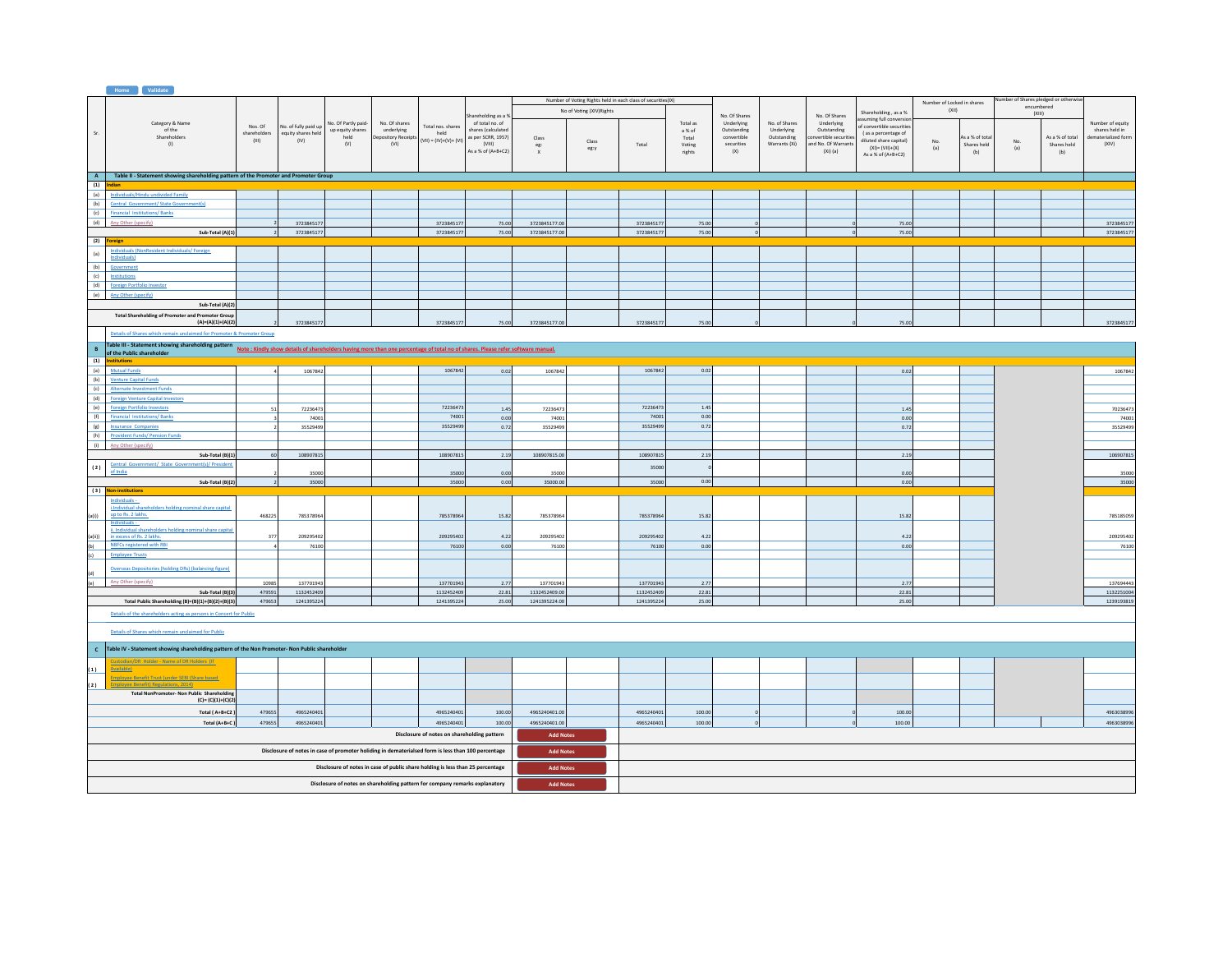|             | Validate<br>Home         |                                              |             |                               |                                                       |                                                             |                                                                                                                    |                                                                                                                                                                         |               |                                                           |  |  |       |            |  |                |  |                                                                                                           |                                                                                                                                                                                                      |                                                                          |                                 |                  |
|-------------|--------------------------|----------------------------------------------|-------------|-------------------------------|-------------------------------------------------------|-------------------------------------------------------------|--------------------------------------------------------------------------------------------------------------------|-------------------------------------------------------------------------------------------------------------------------------------------------------------------------|---------------|-----------------------------------------------------------|--|--|-------|------------|--|----------------|--|-----------------------------------------------------------------------------------------------------------|------------------------------------------------------------------------------------------------------------------------------------------------------------------------------------------------------|--------------------------------------------------------------------------|---------------------------------|------------------|
| Searial No. | Category                 | Name<br>of the<br>Shareholders<br>(1)        | PAN<br>(II) | No.<br>of the<br>Shareholders | No. of fully paid<br>up equity shares<br>held<br>(IV) | Total nos.<br>shares<br>held<br>$(VII) = (IV)+(V)+$<br>(VI) | Shareholding as a<br>% of total no, of<br>shares (calculated<br>as per SCRR, 1957)<br>(VIII)<br>As a % of (A+B+C2) | Number of Voting Rights held in each class of<br>securities<br>No of Voting (XIV)<br>Rights<br>Total as<br>a % of<br>Total<br>Class<br>Voting<br>Total<br>eg:<br>rights |               | No. Of Shares<br>Underlying<br>Outstanding<br>convertible |  |  |       |            |  |                |  | No. Of Shares<br>Underlying<br>Outstanding<br>convertible securities<br>and No. Of Warrants<br>$(Xi)$ (a) | snarenoiding, as<br>a % assuming full<br>conversion of<br>convertible<br>securities (as a<br>percentage of<br>diluted share<br>capital)<br>$(XI) = (VII)+(X)$<br>$Ac \nightharpoonup \mathcal{H}$ of | Number of<br>equity shares<br>held in<br>dematerialized<br>form<br>(XIV) | Reason for not<br>providing PAN | Shareholder type |
| A1(d)       | Any Other (specify)      |                                              |             |                               |                                                       |                                                             |                                                                                                                    |                                                                                                                                                                         |               |                                                           |  |  |       |            |  |                |  |                                                                                                           |                                                                                                                                                                                                      |                                                                          |                                 |                  |
|             | Add<br>Delete            |                                              |             |                               |                                                       |                                                             |                                                                                                                    |                                                                                                                                                                         |               |                                                           |  |  |       |            |  |                |  |                                                                                                           |                                                                                                                                                                                                      |                                                                          |                                 |                  |
|             | <b>Bodies Corporate</b>  | Reliance Industries Limited                  | AAACR5055K  |                               | 1986533333                                            | 1986533333                                                  | 40.01                                                                                                              | 1986533333.00                                                                                                                                                           | 1986533333.00 | 40.01                                                     |  |  | 40.01 | 1986533333 |  | Promoter       |  |                                                                                                           |                                                                                                                                                                                                      |                                                                          |                                 |                  |
|             | Person Acting in Concert | JM Financial Asset Reconstruction Company Li | AABCJ9062F  |                               | 1737311844                                            | 1737311844                                                  | 34.99                                                                                                              | 1737311844.00                                                                                                                                                           | 1737311844.00 | 34.99                                                     |  |  | 34.99 | 1737311844 |  | Promoter Group |  |                                                                                                           |                                                                                                                                                                                                      |                                                                          |                                 |                  |
|             | Click here to go back    |                                              | Total       |                               | 3723845177                                            | 3723845177                                                  | 75.00                                                                                                              | 3723845177.00                                                                                                                                                           | 3723845177.00 | 75.00                                                     |  |  | 75.00 | 3723845177 |  |                |  |                                                                                                           |                                                                                                                                                                                                      |                                                                          |                                 |                  |